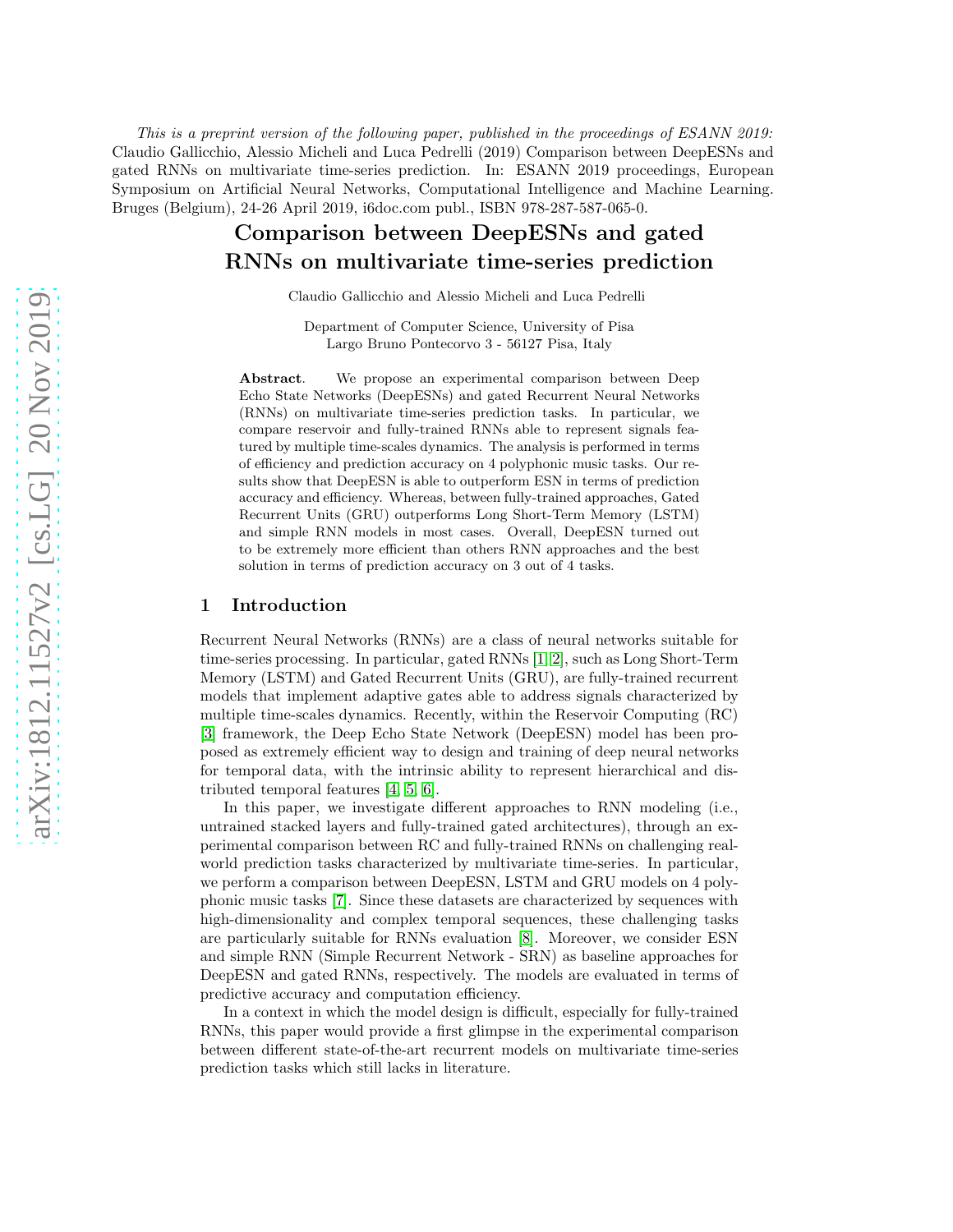# 2 Deep Echo State Networks

DeepESNs [\[4\]](#page-5-3) extend Echo State Network (ESN) [\[9\]](#page-5-8) models to the deep learning paradigm. Fig. [1](#page-1-0) shows an example of a DeepESN architecture composed by a hierarchy of  $N_L$  reservoirs, coupled by a readout output layer.

In the following equations,  $\mathbf{u}(t) \in \mathbb{R}^{N_U}$  and  $\mathbf{x}^{(l)}(t) \in \mathbb{R}^{N_R}$  represent the external input and state of the  $l$ -th reservoir layer at step t, respectively. Omitting bias terms for the ease of notation, and using leaking-rate reservoir units, the state transition of the first recurrent layer is described as follows:

<span id="page-1-1"></span>
$$
\mathbf{x}^{(1)}(t) = (1 - a^{(1)})\mathbf{x}^{(1)}(t-1) + a^{(1)}\mathbf{f}(\mathbf{W}_{in}\mathbf{u}(t) + \hat{\mathbf{W}}^{(1)}\mathbf{x}^{(1)}(t-1)),
$$
 (1)

while for each layer  $l > 1$  the state computation is performed as follows:

<span id="page-1-2"></span>
$$
\mathbf{x}^{(l)}(t) = (1 - a^{(l)})\mathbf{x}^{(l)}(t-1) + a^{(l)}\mathbf{f}(\mathbf{W}^{(l)}\mathbf{x}^{(l-1)}(t) + \mathbf{\hat{W}}^{(l)}\mathbf{x}^{(l)}(t-1)).
$$
 (2)

In eq. [1](#page-1-1) and [2,](#page-1-2)  $\mathbf{W}_{in} \in \mathbb{R}^{N_R \times N_U}$  represents the matrix of input weights,  $\hat{\mathbf{W}}^{(l)}$   $\in$  $\mathbb{R}^{N_R \times N_R}$  is the matrix of the recurrent weights of layer  $l, \mathbf{W}^{(l)} \in \mathbb{R}^{N_R \times N_R}$  is the matrix that collects the inter-layer weights from layer  $l-1$  to layer  $l, a^{(l)}$  is the leaky parameter at layer  $l$  and  $f$  is the activation function of recurrent units implemented by a hyperbolic tangent ( $f \equiv \tanh$ ). Finally, the (global) state of the DeepESN is given by the concatenation of all the states encoded in the recurrent layers of the architecture  $\mathbf{x}(t) = (\mathbf{x}^{(1)}(t), \dots, \mathbf{x}^{(N_L)}(t)) \in \mathbb{R}^{N_L N_R}$ .

<span id="page-1-0"></span>

Fig. 1: Hierarchical architecture of DeepESN.

The weights in matrices  $\mathbf{W}_{in}$  and  $\{\mathbf{W}^{(l)}\}_{l=2}^{N_L}$  are randomly initialized from a uniform distribution and re-scaled such that  $\|\mathbf{W}_{in}\|_2 = \sigma$  and  $\|\mathbf{W}^{(l)}\|_2 = \sigma$  respectively, where  $\sigma$  is an input scaling parameter. Recurrent layers are initialized in order to satisfy the necessary condition for the Echo State Property of Deep-ESNs [\[10\]](#page-5-9). Accordingly, values in  $\{\hat{\mathbf{W}}^{(l)}\}_{l=1}^{N_L}$  are randomly initialized from uniform distribution and re-scaled such that  $\max_{1 \leq l \leq N_L} \rho \left( (1 - a^{(l)}) \mathbf{I} + a^{(l)} \hat{\mathbf{W}}^{(l)} \right)$ 1, where  $\rho$  is the spectral radius of its matrix argument, i.e. the maximum among its eigenvalues in modulus. The standard ESN case is obtained considering Deep-ESN with 1 single layer, i.e. when  $N_L = 1$ .

The output of the network at time-step  $t$  is computed by the readout as a linear combination of the activation of reservoir units, as follows:  $\mathbf{y}(\mathbf{t}) = \mathbf{W}_{out}\mathbf{x}(t)$ ,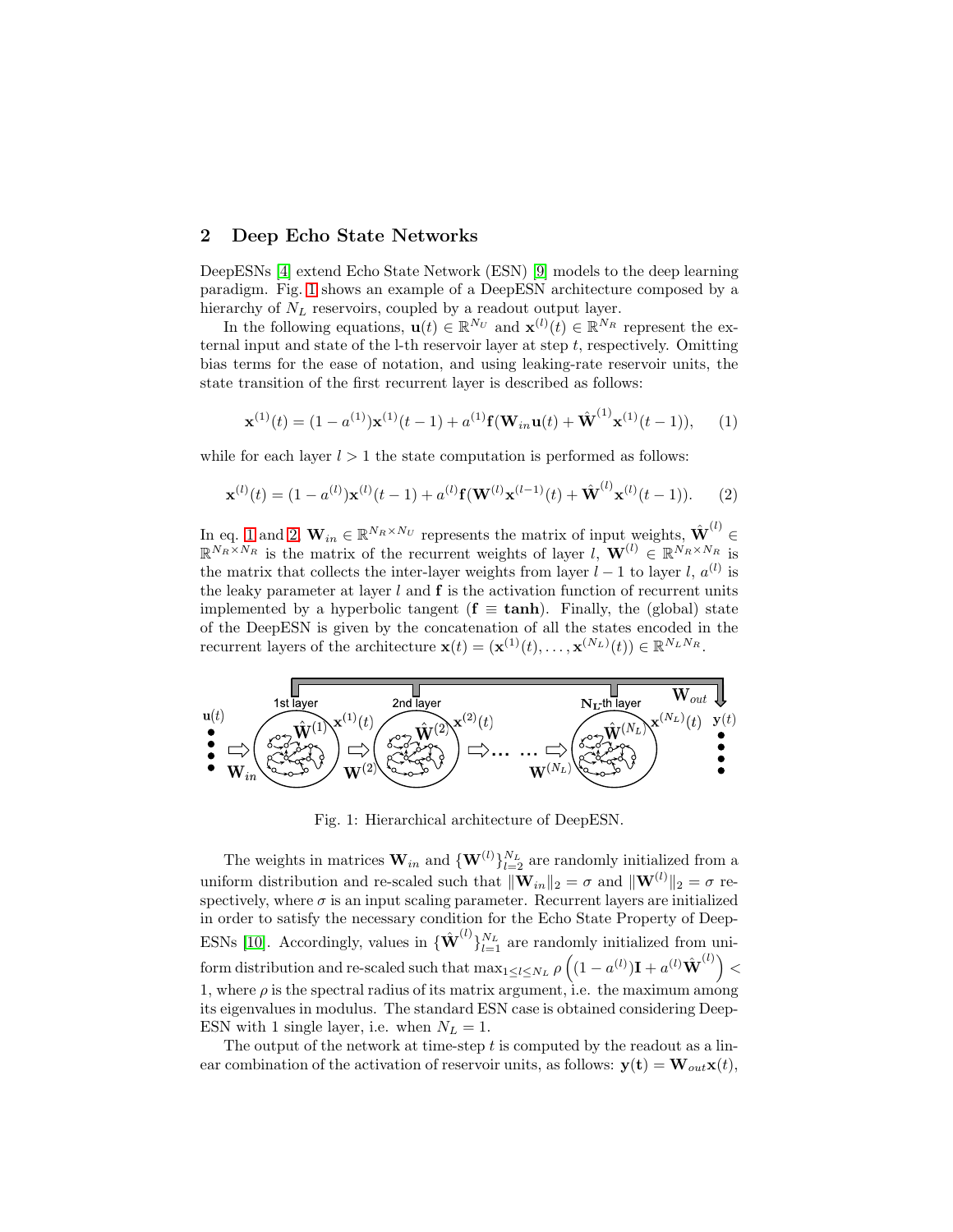where  $\mathbf{W}_{out} \in \mathbb{R}^{N_Y \times N_L N_R}$  is the matrix of output weights. This combination allows to differently weight the contributions of the multiple dynamics developed in the network's state. The training of the network is performed only on the readout layer by means of direct numerical methods. Finally, as pre-training technique we use the Intrinsic Plasticity (IP) adaptation for deep recurrent architectures, particularly effective for DeepESN and ESN architectures [\[4,](#page-5-3) [6\]](#page-5-5).

# 3 Experimental Comparison

In this section we present the results of the experimental comparison performed between randomized and fully-trained RNNs. The approaches are assessed on polyphonic music tasks defined in [\[7\]](#page-5-6). In particular, we consider the follow-ing 4 datasets<sup>[1](#page-2-0)</sup>: Piano-midi.de, MuseData, JSBchorales and Nottingham. A polyphonic music task is defined as a next-step prediction on 88-, 82-, 52- and 58- dimensional sequences for Piano-midi.de, MuseData, JSBchorales and Nottingham datasets, respectively. Since these datasets consist in high-dimensional time-series characterized by heterogeneous sequences, sparse vector representations and complex temporal dependencies involved at different time-scales, they are considered challenging real-world benchmarks for RNNs [\[8\]](#page-5-7).

Models' performance is measured by using the expected frame-level accuracy (ACC), commonly adopted as prediction accuracy in polyphonic music tasks [\[7\]](#page-5-6), and computed as follows:

$$
ACC = \frac{\sum_{t=1}^{T} TP(t)}{\sum_{t=1}^{T} TP(t) + \sum_{t=1}^{T} FP(t) + \sum_{t=1}^{T} FN(t)},
$$
\n(3)

where T is the total number of time-steps, while  $TP(t)$ ,  $FP(t)$  and  $FN(t)$  respectively denote the numbers of true positive, false positive and false negative notes predicted at time-step t.

Concerning DeepESN and ESN approaches, we considered reservoirs initialized with 1% of connectivity. Moreover, we performed a model selection on the major hyper-parameters considering spectral radius  $\rho$  and leaky integrator  $\alpha$ values in  $\{0.1, 0.3, 0.5, 0.7, 0.9, 1.0\}$ , and input scaling  $\sigma$  values in  $\{0.5, 1.5, 2.5\}$ . Training of the readout was performed through ridge regression [\[9,](#page-5-8) [3\]](#page-5-2) with regularization coefficient  $\lambda_r$  in  $\{10^{-4}, 10^{-3}, 10^{-2}, 10^{-1}\}\$ . Moreover, based on the results of the design analysis in [\[6\]](#page-5-5) on polyphonic music tasks, we set up DeepESN with  $N_L = 30$  layers composed by  $N_R = 200$  units, and ESN with  $N_R = 6000$ recurrent units. We used an IP adaptation configured as in [\[4,](#page-5-3) [6\]](#page-5-5) with a standard deviation of  $\sigma_{IP} = 0.1$ .

For what regards fully trained RNNs, we used the Adam learning algorithm [\[11\]](#page-5-10) with a maximum of 2000 epochs. In order to regularize the learning process, we applied dropout methods, a clipping gradient with a value of 5 and an early stopping with a patience value of 30. Then, we performed a model selection

<span id="page-2-0"></span><sup>&</sup>lt;sup>1</sup>Piano-midi.de (<www.piano-midi.de>); MuseData (<www.musedata.org>); JSBchorales (chorales by J. S. Bach); Nottingham (<ifdo.ca/~seymour/nottingham/nottingham.html>).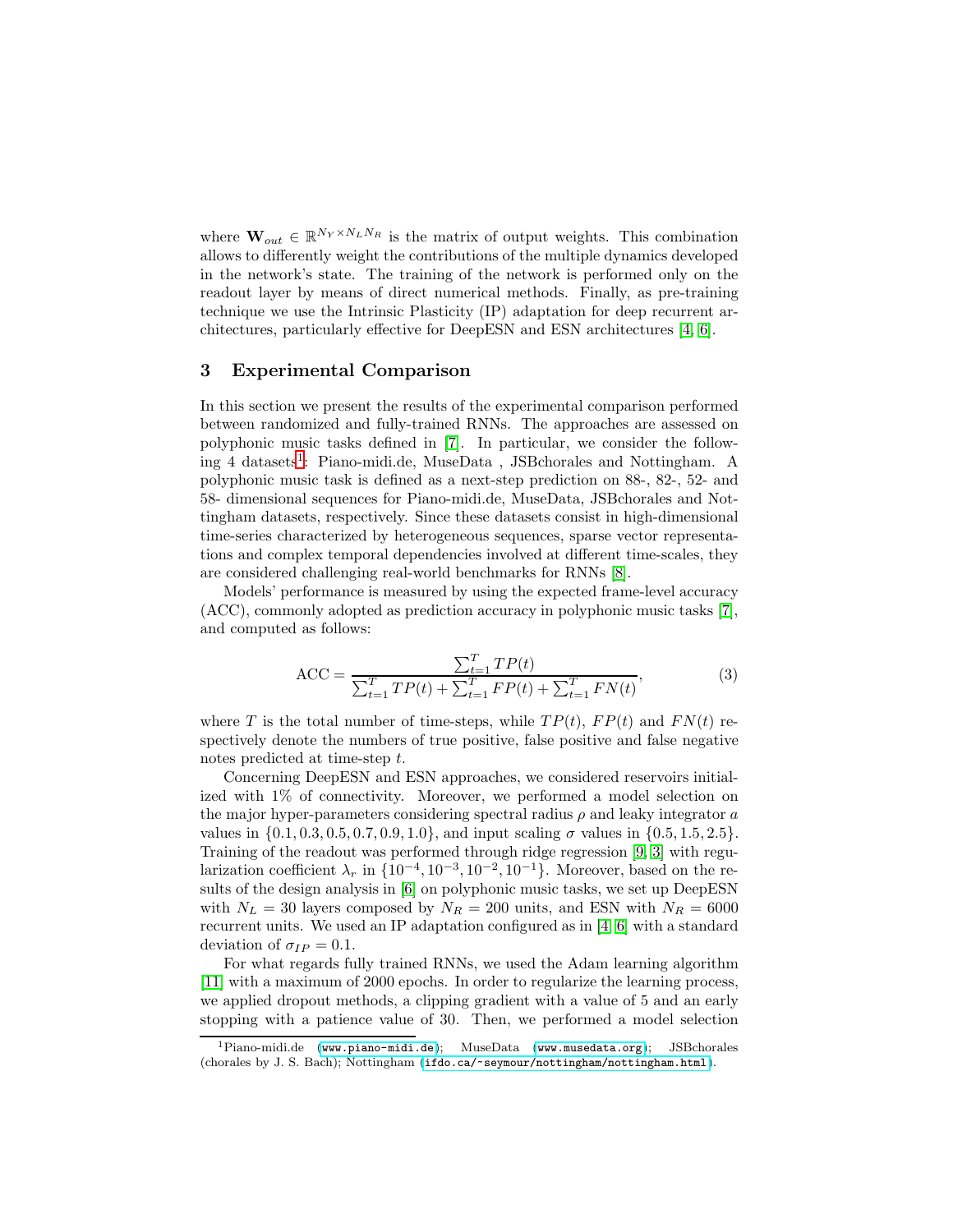<span id="page-3-0"></span>

| Model               | total recurrent units free-parameters test ACC |        |                                | computation time |
|---------------------|------------------------------------------------|--------|--------------------------------|------------------|
| Piano-midi.de       |                                                |        |                                |                  |
| $DeepESN$ 6000      |                                                | 540088 | $33.33 (0.11) \% 386$          |                  |
| <b>ESN</b>          | 6000                                           | 540088 | 30.43 $(0.06)$ %               | 748              |
| <b>SRN</b>          | 652                                            | 540596 | 29.48 (0.35) %                 | 3185             |
| LSTM                | 316                                            | 539816 | 28.98 (2.93) %                 | 2333             |
| $_{\rm GRU}$        | 369                                            | 539566 | 31.38 $(0.21)$ %               | 2821             |
| MuseData            |                                                |        |                                |                  |
| $DeepESN$ 6000      |                                                | 504082 | 36.32 (0.06) % 789             |                  |
| <b>ESN</b>          | 6000                                           | 504082 | 35.95 $(0.04)$ %               | 997              |
| <b>SRN</b>          | 632                                            | 503786 | 34.02 (0.28) %                 | 8825             |
| LSTM                | 307                                            | 504176 | 34.71 $(1.17)$ %               | 18274            |
| $_{\rm GRU}$        | 358                                            | 503072 | 35.89 $(0.17)$ %               | 18104            |
| <b>JSB</b> chorales |                                                |        |                                |                  |
| $DeepESN$ 6000      |                                                | 324052 | 30.82 $(0.\overline{12})\%$ 83 |                  |
| ESN                 | 6000                                           | 324052 | 29.14 (0.09) %                 | 140              |
| <b>SRN</b>          | 519                                            | 323908 | 29.68 (0.17) %                 | 341              |
| <b>LSTM</b>         | 254                                            | 325172 | 29.80 (0.38) %                 | 532              |
| $_{\rm GRU}$        | 295                                            | 323372 | 29.63 (0.64) %                 | 230              |
| Nottingham          |                                                |        |                                |                  |
| DeepESN 6000        |                                                | 360058 | 69.43 $(0.05)$ %               | 677              |
| <b>ESN</b>          | 6000                                           | 360058 | 69.12 (0.08) %                 | 1473             |
| $\rm SRN$           | 545                                            | 360848 | 65.89 (0.49) %                 | 2252             |
| <b>LSTM</b>         | 266                                            | 361286 | $70.00(0.24)$ %                | 26175            |
| GRU                 | 309                                            | 359116 | 71.50 (0.77) % 11844           |                  |

Table 1: Free-parameters and test ACC achieved by DeepESN, SRN, LSTM and GRU. Computation time represents the seconds to complete training and test.

considering learning rate values in  $\{10^{-4}, 10^{-3}, 10^{-2}, 10^{-1}\}$  and dropout values in  $\{0.1, 0.2, 0.3, 0.4, 0.5\}.$ 

Since randomized and fully-trained RNNs implement different learning approaches, it is difficult to set up a fair experimental comparison between them. However, we faced these difficulties by considering a comparable number of free-parameters for all the models. The number of recurrent units and freeparameters considered in the models is shown in the second and third columns of Tab. [1.](#page-3-0) Each model is individually selected on the validation sets through a grid search on hyper-parameters ranges. We independently generated 5 guesses for each network hyper-parametrization (for random initialization), and averaged the results over such guesses.

In accordance with the different characteristics of the considered training approaches (direct methods for RC and iterative methods for fully-trained models) we preferred the most efficient method in all the considered cases. Accordingly, we used a MATLAB implementation for DeepESN and ESN models, and a Keras implementation for fully-trained RNNs. We measured the time in seconds spent by models in training and test procedures, performing experiments on a CPU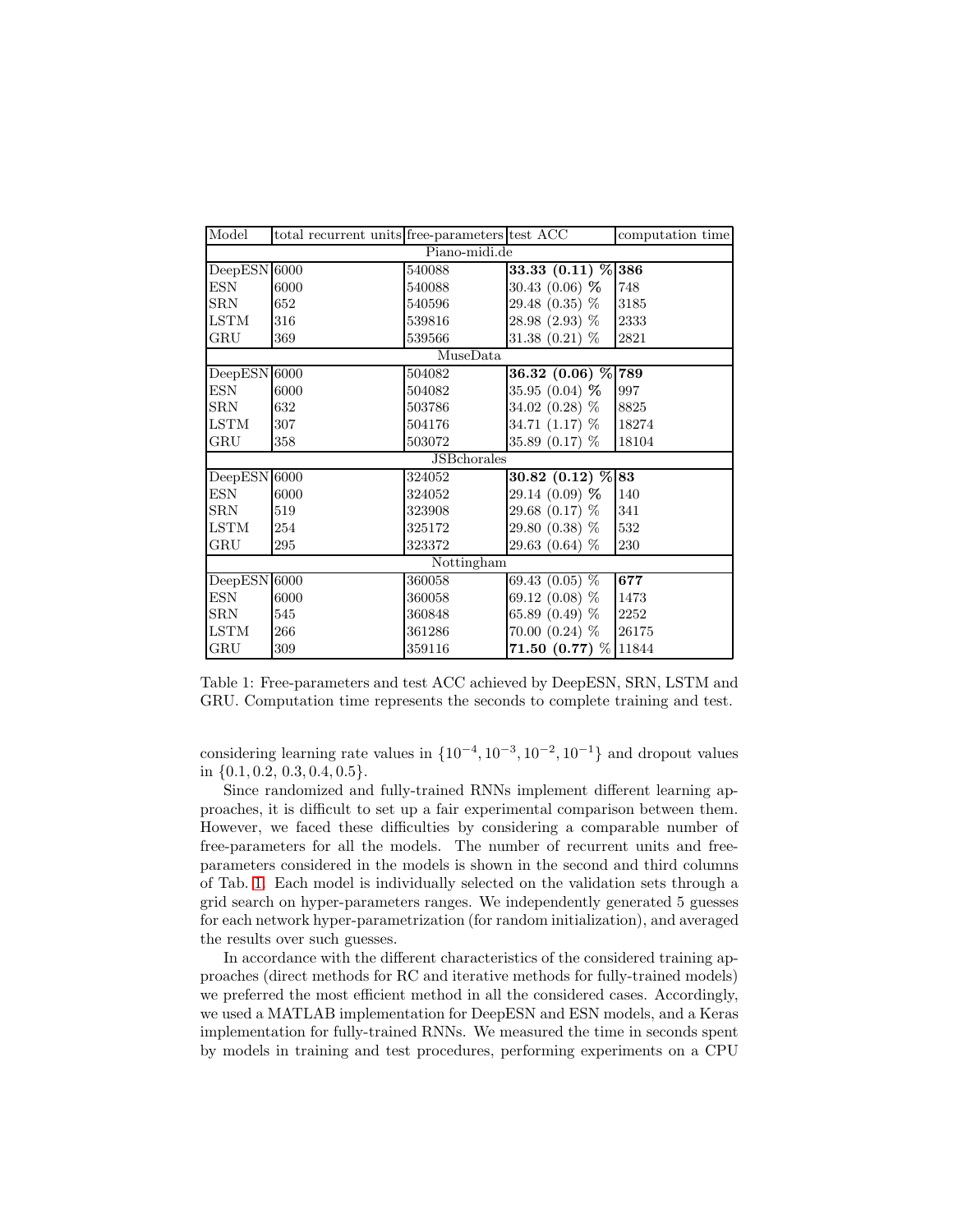"Intel Xeon E5, 1.80GHz, 16 cores" in the case of RC approaches, and on a GPU "Tesla P100 PCIe 16GB" in the case of fully-trained RNNs, with the same aim to give the best resource to each of them.

Tab. [1](#page-3-0) shows the number of recurrent units, the number of free-parameters, the predictive accuracy and the computation time (in seconds) achieved by Deep-ESN, ESN, SRN, LSTM and GRU models. For what regards the comparison between RC approaches in terms of predictive performance, results indicate that DeepESN outperformed ESN with an accuracy improvement of 2.90%, 0.37%, 1.68% and 0.31% on Piano-midi.de, MuseData, JSBchorales and Nottingha tasks, respectively. Concerning the comparison between fully-trained RNNs, GRU obtained a similar accuracy to SRN and LSTM models on JSBchorales task and it outperformed them on Piano-midi.de, MuseData and Nottingham tasks.

The efficiency assessments show that DeepESN requires about less that one order of magnitude of computation time with respect to fully-trained RNNs, boosting the already striking efficiency of standard ESN models. Moreover, while ESN benefits in terms of efficiency only by exploiting the sparsity of reservoirs (with 1% of connectivity), in the case of DeepESN the benefit is intrinsically due to the architectural constraints involved by layering [\[6\]](#page-5-5) (and are obtained also with fully-connected layers).

Overall, the DeepESN model outperformed all the other approaches on 3 out of 4 tasks, resulting extremely more efficient with respect to fully-trained RNNs.

# 4 Conclusions

In this paper, we performed an experimental comparison between radomized and fully-trained RNNs on challenging real-world tasks characterized by multivariate time-series. This kind of comparisons in complex temporal tasks, that is practically absent in literature especially for what regards efficiency aspects, offered the opportunity to assess efficient alternative models (ESN and Deep-ESN in particular) to typical RNN approaches (LSTM and GRU). Moreover, we assessed also the effectiveness of layering in deep recurrent architectures with a large number of layers (i.e., 30).

Concerning fully-trained RNNs, GRU outperformed the other gated RNNs on 3 out of 4 tasks and it was more efficient than LSTM in most cases. The effectiveness of GRU approaches found in our experiments is in line with the literature that deals with the design of adaptive gates in recurrent architectures.

For what regards randomized RNNs, the results show that DeepESN is able to outperform ESN in terms of prediction accuracy and efficiency on all tasks. Interestingly, this highlights that the layering aspect allows us to improve the effectiveness of RC approaches on multiple time-scales processing. Overall, the DeepESN model outperformed other approaches in terms of prediction accuracy on 3 out of 4 tasks. Finally, DeepESN required much less time in computation time with respect to the others models resulting in an extremely efficient model able to compete with the state-of-the-art on challenging time-series tasks.